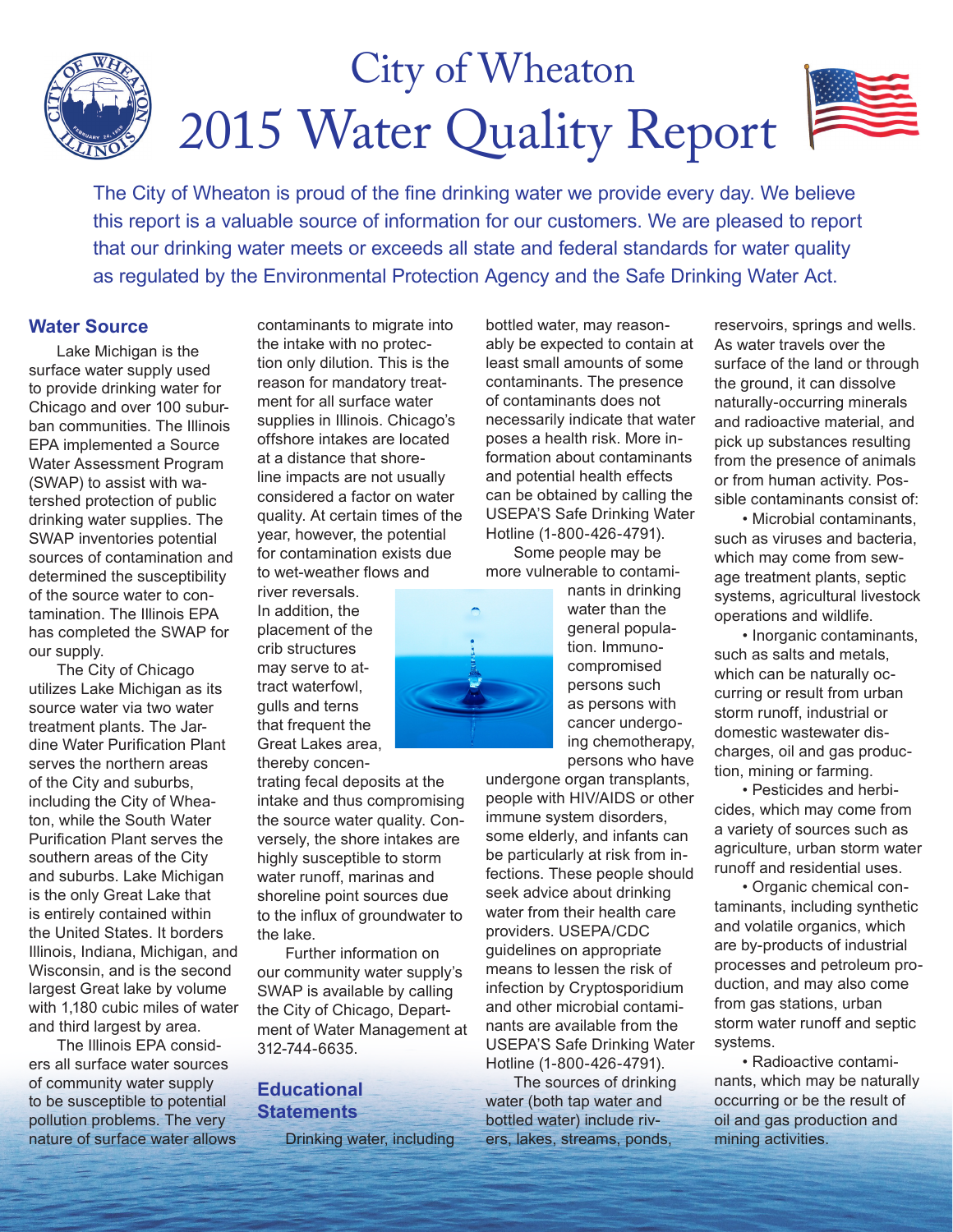## **Water Quality Tables**

The tables show the results of our water-<br>quality analyses based on tests done in<br>2015. Every regulated contaminant that<br>was detected in the water even in the most m quality analyses based on tests done in 2015. Every regulated contaminant that was detected in the water, even in the most minute traces, is listed here. Not listed are over 100 substances that were tested for, but were not detected. Certain contaminants are monitored less than once per year because the concentrations of these contaminants do not change frequently.

Some of our data, though accurate, is more than one year old. The City of Wheaton maintains six emergency backup wells. No water from these emergency backup wells was used in 2015 to supply the finished drinking water. If you would like more information on these results, contact the Water Division.

**No water quality violations were recorded for this facility during the 2015 reporting period.**

## **Water Quality Table Footnotes**

**Turbidity -** A measure of the cloudiness of water. This is monitored because it is a good indicator of water quality and the effectiveness of the filtration system and disinfectants. **Unregulated contaminants -** Maximum contaminant levels (MCL) for some contaminants have not been established by either state or federal regulations, nor has the mandatory health effects language. The purpose for monitoring unregulated contaminants is to assist USEPA in determining the occurrence of unregulated contaminants in drinking water, and whether future regulation is warranted. **Fluoride -** Added to the

water supply to help promote strong teeth. The Illinois Department of Public Health had recommended an optimal fluoride range of 0.9 to 1.2 mg/L until November 2015. As of November 2015, the new recommendation is an optimal fluoride level of 0.7 mg/L.

**Sodium -** There is no state or federal MCL for sodium. Monitoring is required to provide information to consumers and health officials concerned about sodium intake due to dietary precautions. If you are on a sodiumrestricted diet, you should consult a physician about this level of sodium in the water

## **Glossary of Terms**

**Maximum Contaminant Level Goal (MCLG):** The level of a contaminant in drinking water below which there is no known or expected risk to health. MCLGs allow for a margin of safety.

**Maximum Contaminant Level (MCL):** The highest level of a contaminant that is allowed in drinking water. MCLs are set as close to the MCLGs as feasible using the best available treatment technology.

**Highest Level Detected:** Represents the highest single sample reading of a contaminant of all the samples collected.

**Range of Detections:** Represents a range of individual sample results, from lowest to highest that were collected during the calendar year.

**Date of Sample:** If a date appears in this column, the Illinois EPA requires monitoring for this contaminant less than once per year because the concentrations do not frequently change. If no date appears in the column, monitoring for this contaminant was conducted during the calendar year.

**Action Level (AL):** The concentration of a contaminant that triggers treatment or other required actions by the water supply.

**Treatment Technique (TT):** A required process intended to reduce the level of a contaminant in drinking water.

**%pos/mo:** Percent of positive samples per month.

**Parts Per Million (ppm):** Equivalent to milligrams per liter. One part per million is comparable to one penny in \$10,000.

**Parts Per Billion (ppb):** Equivalent to micrograms per liter. One part per billion is comparable to one penny in \$10,000,000.

**NTU:** Nephelometric Turbidity Unit, used to measure cloudiness in drinking water.

**%≤0.3NTU:** Percent of samples less than 0.3 NTU.

**pCi/L:** Picocuries per liter, used to measure radioactivity.

**nd:** Not detectable at testing limits.

**n/a:** Not applicable.

**Maximum Residual Disinfectant Level Goal (MRDLG):** The level of a drinking water disinfectant below which there is no known or expected risk to health. MRDLGs do not reflect the benefits of the use of disinfectants to control microbial contaminants.

**Maximum Residual Disinfectant Level (MRDL):** The highest level of a drinking water disinfectant allowed in drinking water. There is convincing evidence that addition of a disinfectant is necessary for control of microbial contaminants.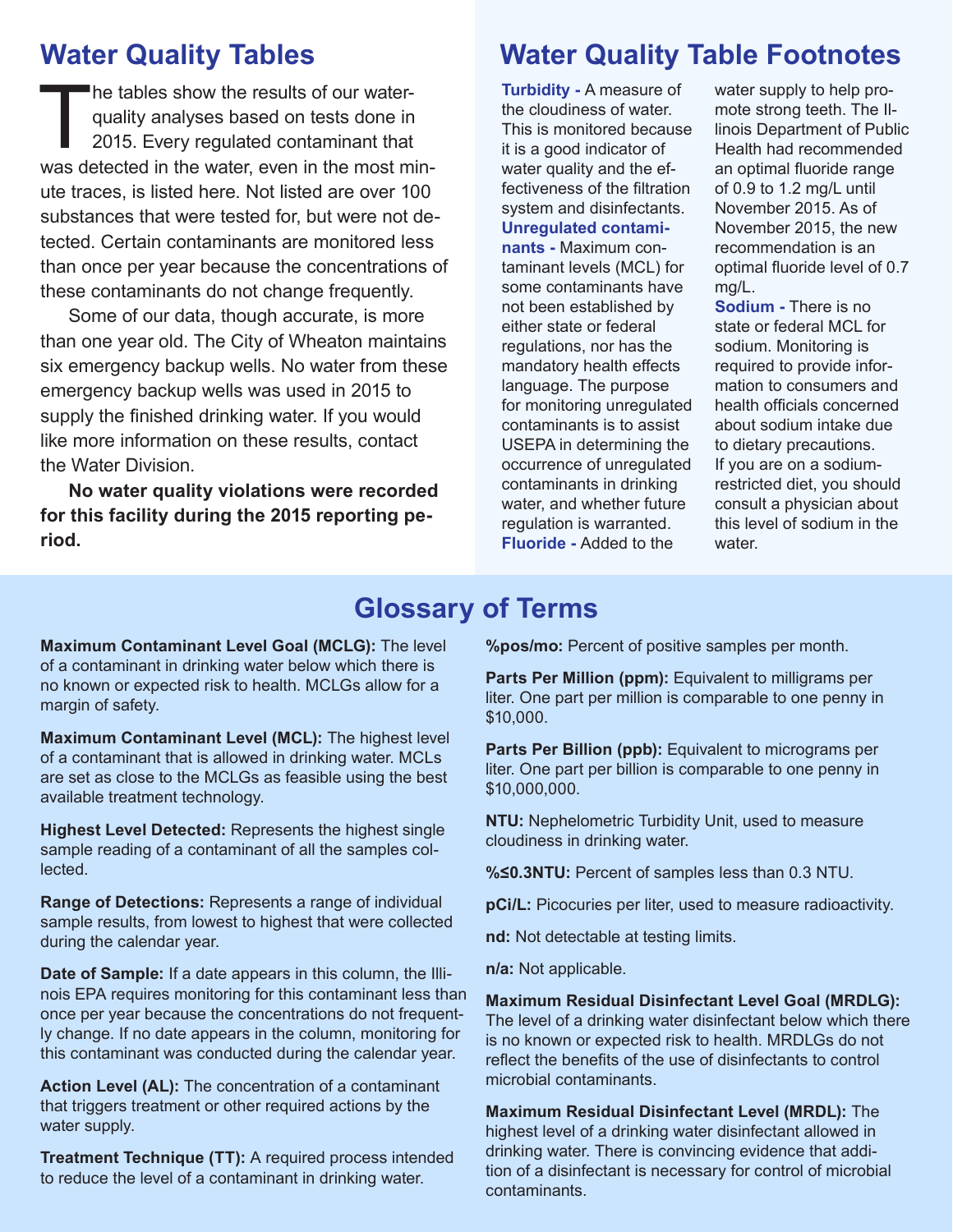## **2015 Water Quality Results for Monitoring by the City of Wheaton**

| <b>Contaminant (units)</b>                   | <b>MCLG</b> | <b>MCL</b> | <b>Highest Level</b><br>found | <b>Range of</b><br>detections | Date of<br>sample | <b>Violation</b>         | <b>Typical source of contaminant</b>       |  |  |  |
|----------------------------------------------|-------------|------------|-------------------------------|-------------------------------|-------------------|--------------------------|--------------------------------------------|--|--|--|
| <b>Disinfection/Disinfectant By-Products</b> |             |            |                               |                               |                   |                          |                                            |  |  |  |
| Chlorine (ppm)                               | MRDLG=4     | $MRDL=4$   |                               | $0.8 - 1.0$                   | 12/31/2015        | $\overline{\phantom{a}}$ | Water additive used to control microbes.   |  |  |  |
| Haloacetic Acids [HAA5](ppb)                 | n/a         | 60         | 18                            | 10.83-24.1                    | 2015              | $\overline{\phantom{0}}$ | By-product of drinking water disinfection. |  |  |  |
| Total Trihalomethanes [TTHM]  <br>(ppb)      | n/a         | 80         | 36                            | 19.75-56.1                    | 2015              | $\overline{\phantom{a}}$ | By-product of drinking water disinfection. |  |  |  |

## **2015 Water Quality Results for Monitoring by the City of Chicago**

| <b>Contaminant (units)</b>                                                                                                                                                                                                                                                                                                                                                                                                                                                                                                                                                                     | <b>MCLG</b>    | <b>MCL</b>         | <b>Highest Level</b><br>found | <b>Range of</b><br>detections | Date of<br>sample | <b>Violation</b>         | <b>Typical source of contaminant</b>                                                                                                 |  |  |  |  |  |
|------------------------------------------------------------------------------------------------------------------------------------------------------------------------------------------------------------------------------------------------------------------------------------------------------------------------------------------------------------------------------------------------------------------------------------------------------------------------------------------------------------------------------------------------------------------------------------------------|----------------|--------------------|-------------------------------|-------------------------------|-------------------|--------------------------|--------------------------------------------------------------------------------------------------------------------------------------|--|--|--|--|--|
| <b>Turbidity Data</b>                                                                                                                                                                                                                                                                                                                                                                                                                                                                                                                                                                          |                |                    |                               |                               |                   |                          |                                                                                                                                      |  |  |  |  |  |
| Turbidity (NTU/Lowest<br>Monthly %≤0.3NTU)                                                                                                                                                                                                                                                                                                                                                                                                                                                                                                                                                     | n/a            | TT<br>(95%≤0.3NTU) | 99.7% (Lowest<br>Monthly %)   | 99.7%-100%                    |                   |                          | Soil runoff.                                                                                                                         |  |  |  |  |  |
| Turbidity (NTU/Highest<br>Single Measurement)                                                                                                                                                                                                                                                                                                                                                                                                                                                                                                                                                  | n/a            | TT=1NTUmax         | 0.45                          | n/a                           |                   | $\overline{\phantom{a}}$ | Soil runoff.                                                                                                                         |  |  |  |  |  |
| <b>Inorganic Contaminants</b>                                                                                                                                                                                                                                                                                                                                                                                                                                                                                                                                                                  |                |                    |                               |                               |                   |                          |                                                                                                                                      |  |  |  |  |  |
| Barium (ppm)                                                                                                                                                                                                                                                                                                                                                                                                                                                                                                                                                                                   | 2              | 2                  | 0.0201                        | $0.0193 -$<br>0.0201          |                   |                          | Discharge of drilling wastes; Discharge from<br>metal refineries; Erosion of natural deposits.                                       |  |  |  |  |  |
| Nitrate (as Nitrogen)(ppm)                                                                                                                                                                                                                                                                                                                                                                                                                                                                                                                                                                     | 10             | 10                 | 0.30                          | $0.28 - 0.30$                 |                   |                          | Runoff from fertilizer use; Leaching from<br>septic tanks, sewage; Erosion of natural<br>deposits.                                   |  |  |  |  |  |
| Nitrate & Nitrite (ppm)                                                                                                                                                                                                                                                                                                                                                                                                                                                                                                                                                                        | 10             | 10                 | 0.30                          | $0.28 - 0.30$                 |                   |                          | Runoff from fertilizer use; Leaching from<br>septic tanks, sewage; Erosion of natural<br>deposits.                                   |  |  |  |  |  |
| <b>Total Organic Cabon</b>                                                                                                                                                                                                                                                                                                                                                                                                                                                                                                                                                                     |                |                    |                               |                               |                   |                          |                                                                                                                                      |  |  |  |  |  |
| The percentage of Total Organic Carbon (TOC) removal was measured each month and the system met all TOC removal<br>TOC [Total Organic Carbon]<br>requirements set by IEPA.                                                                                                                                                                                                                                                                                                                                                                                                                     |                |                    |                               |                               |                   |                          |                                                                                                                                      |  |  |  |  |  |
| <b>Unregulated Contaminants</b>                                                                                                                                                                                                                                                                                                                                                                                                                                                                                                                                                                |                |                    |                               |                               |                   |                          |                                                                                                                                      |  |  |  |  |  |
| Sulfate (ppm)                                                                                                                                                                                                                                                                                                                                                                                                                                                                                                                                                                                  | n/a            | n/a                | 27.2                          | 18.8-27.2                     |                   | $\overline{a}$           | Erosion of naturally occuring deposits.                                                                                              |  |  |  |  |  |
| Sodium (ppm)                                                                                                                                                                                                                                                                                                                                                                                                                                                                                                                                                                                   | n/a            | n/a                | 8.48                          | 8.04-8.48                     |                   |                          | Erosion of naturally occuring deposits; Used<br>as water softener.                                                                   |  |  |  |  |  |
| <b>State Regulated Contaminants</b>                                                                                                                                                                                                                                                                                                                                                                                                                                                                                                                                                            |                |                    |                               |                               |                   |                          |                                                                                                                                      |  |  |  |  |  |
| Fluoride (ppm)                                                                                                                                                                                                                                                                                                                                                                                                                                                                                                                                                                                 | $\overline{4}$ | $\overline{4}$     | 1.01                          | $0.76 - 1.01$                 |                   |                          | Water additive which promotes strong teeth.                                                                                          |  |  |  |  |  |
| <b>Radioactive Contaminants</b>                                                                                                                                                                                                                                                                                                                                                                                                                                                                                                                                                                |                |                    |                               |                               |                   |                          |                                                                                                                                      |  |  |  |  |  |
| Combined Radium 226/228<br>(pCi/L)                                                                                                                                                                                                                                                                                                                                                                                                                                                                                                                                                             | 0              | 5                  | 0.84                          | $0.50 - 0.84$                 | 2/11/14           | $\overline{a}$           | Decay of natural and man-made deposits.                                                                                              |  |  |  |  |  |
| Gross Alpha excluding radon<br>and uranium (pCi/L)                                                                                                                                                                                                                                                                                                                                                                                                                                                                                                                                             | 0              | 15                 | 6.6                           | $6.1 - 6.6$                   | 2/11/14           | $\overline{a}$           | Decay of natural and man-made deposits.                                                                                              |  |  |  |  |  |
| <b>Unregulated Contaminant Monitoring Rule 3 Compliance Reporting</b>                                                                                                                                                                                                                                                                                                                                                                                                                                                                                                                          |                |                    |                               |                               |                   |                          |                                                                                                                                      |  |  |  |  |  |
| In compliance with the Unregulated Contaminant Monitoring Rule 3 (UCMR3) as required by the EPA, the City of Chicago monitored for 28 contaminants<br>suspected to be present in drinking water, but that do not have health-based standards set under the Safe Drinking Water Act. The monitoring results were<br>reported to the EPA. The list of UCMR3 contaminants that have been monitored included volatile organic chemicals, metals, perfluorinated compounds,<br>hormones, 1,4-dioxane and chlorate. The contaminants that were detected in this monitoring program are listed below. |                |                    |                               |                               |                   |                          |                                                                                                                                      |  |  |  |  |  |
| Chromium (ppb)                                                                                                                                                                                                                                                                                                                                                                                                                                                                                                                                                                                 | 100            | 100                | 0.3                           | $0.3 - 0.3$                   |                   |                          | Naturally-occurring element; used in making<br>steel and other alloys.                                                               |  |  |  |  |  |
| Molybdenum (ppb)                                                                                                                                                                                                                                                                                                                                                                                                                                                                                                                                                                               | n/a            | n/a                | 1.1                           | $1.0 - 1.1$                   |                   |                          | Naturally-occurring element found in ores<br>and present in plants, animals and bacteria;<br>commonly used form molybdenum trioxide. |  |  |  |  |  |
| Strontium (ppb)                                                                                                                                                                                                                                                                                                                                                                                                                                                                                                                                                                                | n/a            | n/a                | 120                           | 110-120                       |                   |                          | Naturally-occurring element; has been<br>used in cathode-ray tube TVs to block x-ray<br>emissions.                                   |  |  |  |  |  |
| Vanadium (ppb)                                                                                                                                                                                                                                                                                                                                                                                                                                                                                                                                                                                 | n/a            | n/a                | 0.2                           | $0.2 - 0.2$                   |                   |                          | Naturally-occurring metal; vanadium<br>pentoxide is used as a catalyst and a<br>chemical intermediate.                               |  |  |  |  |  |
| Chromium VI (ppb)                                                                                                                                                                                                                                                                                                                                                                                                                                                                                                                                                                              | n/a            | n/a                | 0.19                          | $0.18 - 0.19$                 |                   |                          | Naturally-occurring element; used in making<br>steel and alloys.                                                                     |  |  |  |  |  |